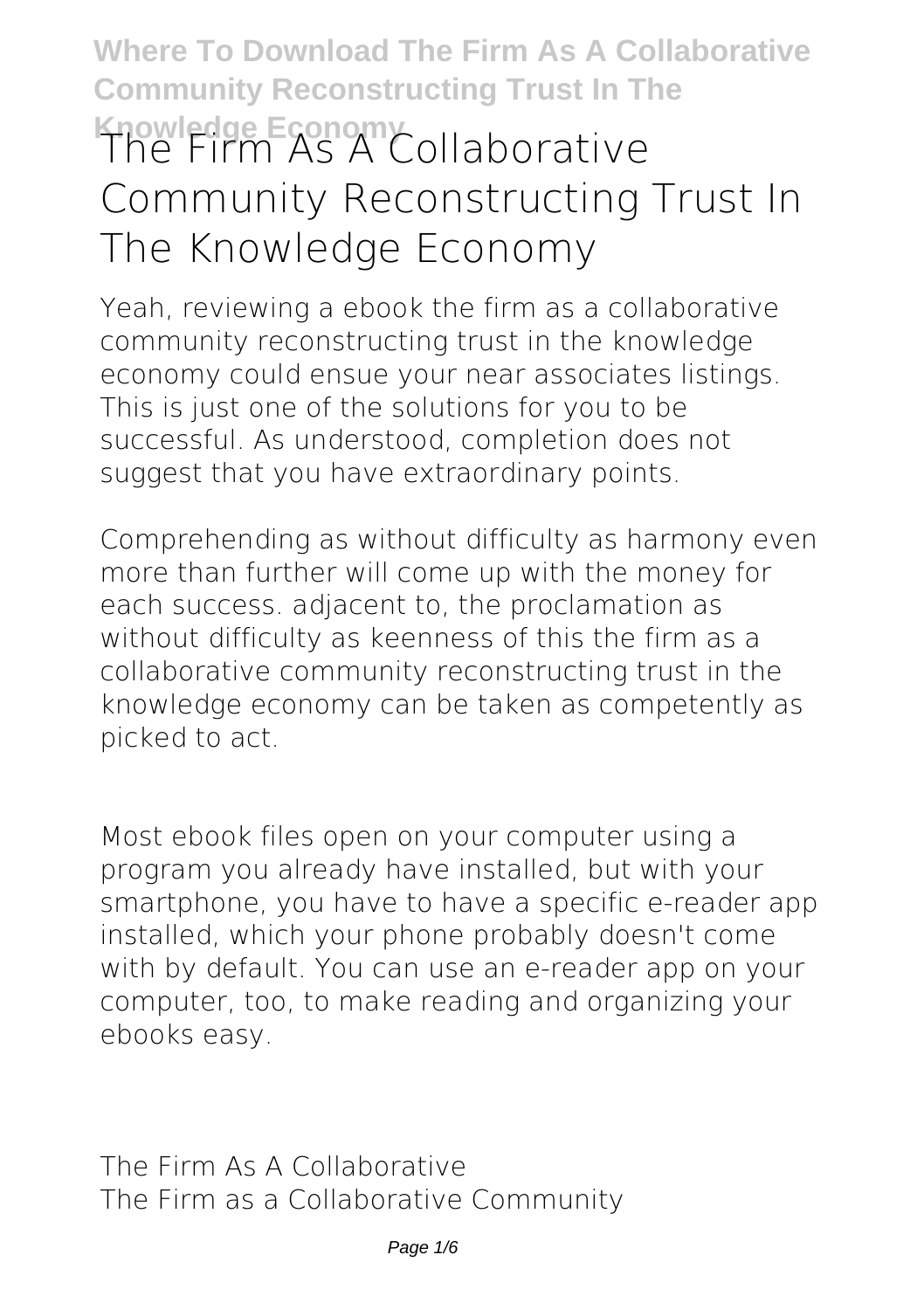**Knowledge Economy** Reconstructing Trust in the Knowledge Economy Charles Heckscher and Paul Adler. Explores key issues of trust, loyalty, and co-operation in contemporary organizations and firms; Contributions from the leading American scholars in the area

**Firm as a Collaborative Community - P2P Foundation** The firm's accomplishments stand as a clear and lasting expression of our staff's fine work to a person and as a whole. I am grateful for the opportunity to work for the Collaborative and honored to be part of such a great and cool team.

**Collaborative Law - The Harding Firm** The Walker Collaborative (TWC) is the planning practice of Philip L. Walker, AICP, who has more than 20 years of professional experience in both the public and private sectors. This practice is founded upon the belief that rarely is any one firm uniquely qualified for any single planning project. Rather than using a firmbased approach, TWC employs a person-based approach.

**Home | The Equity Collaborative**

The Collaborative is a statewide nonprofit working to ensure that all North Carolinians have access to financial education and asset building tools, with an emphasis on communities of color and people living with disabilities.

**The Firm as a Collaborative Community:**

**Reconstructing ...**

"The Firm as a Collaborative Community: The Reconstruction of Trust in the Knowledge Economy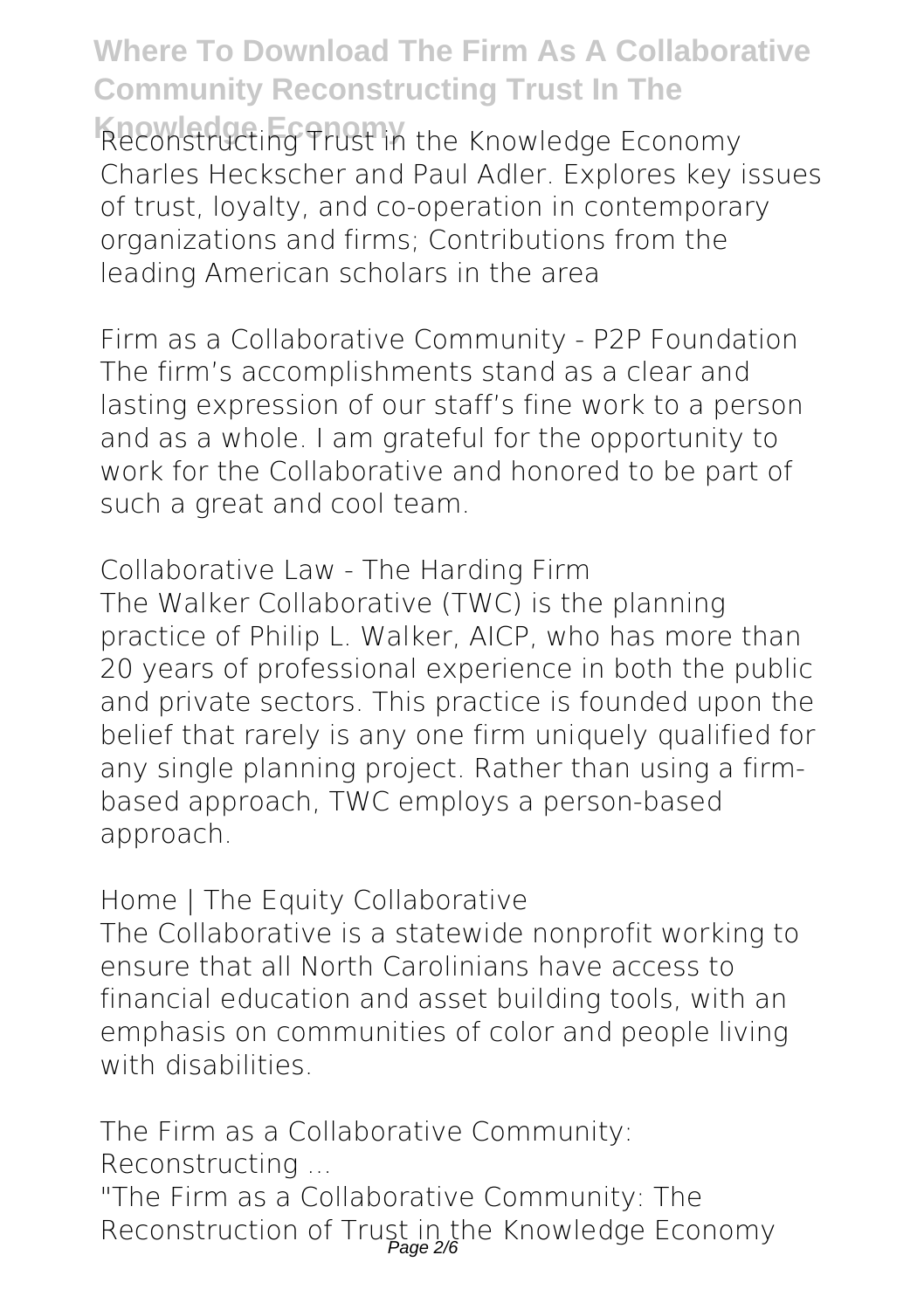**Edited by Charles Heckscher and Paul S. Adler I was** dismayed last month to discover that I hadn't already written a review for this book, partially because it's so full of insights, and partially because it's such a behemoth that reviewing it will take some time.

#### **The Collaborative**

Collaborative Law The Harding Firm is one of integrity When it comes to dissolving a marriage, there are three ways to proceed: litigation, mediation, or collaboration. Collaborative divorces occur more and more frequently as families strive to create balance in their changing family dynamic. In this scenario, the parties agree to avoid the courtroom and … Collaborative Law Read More »

**The Collaborative Firm**

Review of The Firm as a Collaborative Community: Reconstructing Trust in the Knowledge Economy., by Charles Heckscher and Paul S. Adler. Industrial & Labor Relations Review , Vol. 62, No. 2.

**(PDF) The Firm as a Collaborative Community ...** 9. Building Inter-Firm Collaborative Community ,Lynda Applegate 10. Collaboration in Supply Chains,John Paul MacDuffie and Susan Helper Part IV: The Process of Change 11. A Note on Leadership in Collaborative Communities, Michael Maccoby and Charles Heckscher 12. The Strategic Fitness Process, Charles Heckscher and Nathaniel Foote 13.

**About – The Collaborative Firm** The Equity Collaborative specializes in working with schools, school districts, and youth development non-<br>Page 3%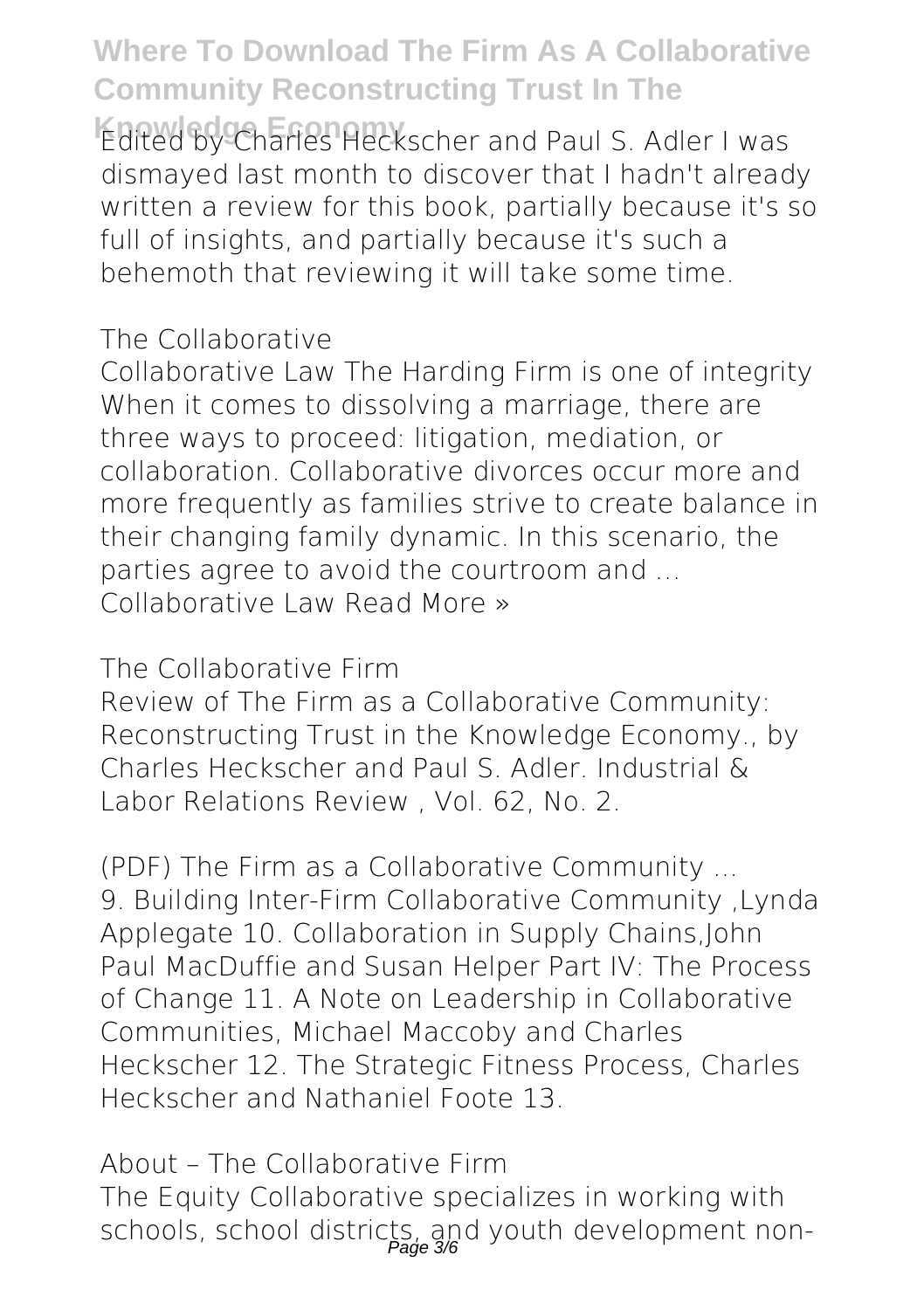profits. We support equitable learning environments and communities through a belief and practice that uses listening and coaching as the two primary tools to support people's efforts to change.

### **People | The Collaborative**

The Collaborative is an architecture, design and planning firm with offices in Toledo and Ann Arbor. We exist to create alongside our clients, designing environments that capture their unique spirit. Building Value. The Collaborative represents both who we are and the way we function.

#### **The Collaborative**

The Sustainability Management and Strategy Collaborative (SMS Collaborative SM) is an innovative firm founded by a leading expert on sustainability program development, certification, and market transformation, Annie Bevan. SMS Collaborative is dedicated to providing exceptional value to its clients by leveraging sustainability as a tool to drive business growth, brand positioning and ...

### **The Architecture Collaborative - Architecture Firm Saratoga NY**

Collaborative law can be quicker and cheaper than litigating in the court system. Speed. Collaborative law can resolve disputes in a much shorter period of time than the court system. This allows the parties to move forward in their lives without the strain of the dispute. Confidentiality. The court system is generally a very public process.

**The Firm as a Collaborative Community - Paperback ...** Page 4/6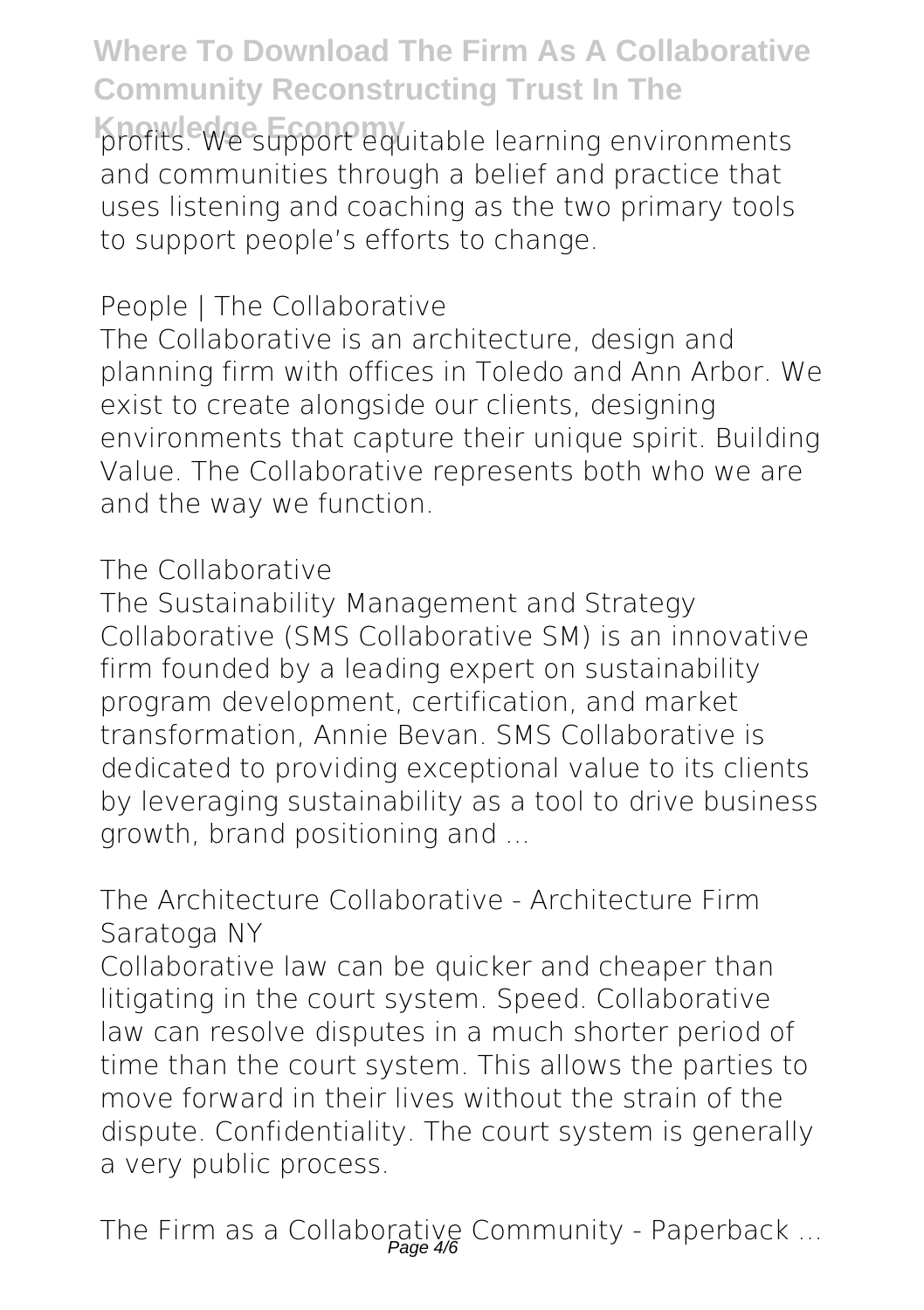This volume is a collaborative effort of leading scholars in organization studies to delineate the new form of community and the forces encouraging and constraining it's growth. The contributors combine sociology and psychology theory with detailed analysis of business cases at the firm and inter-firm level.

### **SMS Collaborative**

RDC is a full-service, award-winning firm dedicated to making everyday places extraordinary. Founded in 1979, we are a 150+ person national team headquartered in Long Beach, CA with offices in Los Angeles, Washington D.C., Arkansas, and Shanghai.

**The Firm as a Collaborative Community: The Reconstruction ...**

Building Communities Through Collaboration. Offering a unique blend of expertise, professionals at The Collaborative Firm are distinctively qualified to provide strategic solutions through a broad range of services for local governments and the private sector.

**Learn More About Us - RDC**

The Architecture Collaborative is an architectural firm located near Saratoga NY. We specialize in architecture for healthcare, labs, radiology, and more.

#### **RDC**

The Collaborative Firm (TCF) is based in Atlanta, Georgia, and was established in 2001 by Michael Hightower, Managing Partner. The company was born out of the founder's desire to achieve positive outcomes for clients through strategic collaboration.